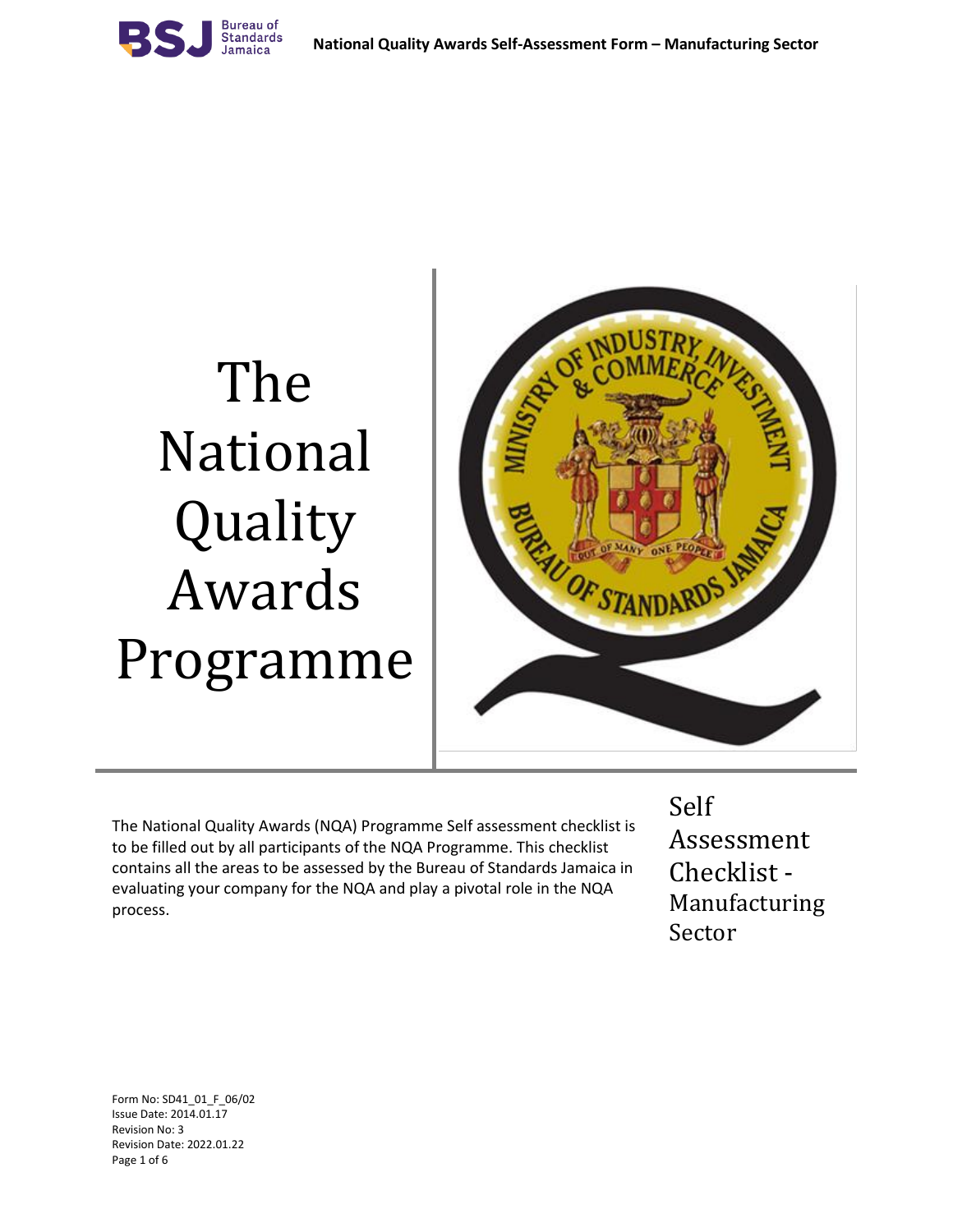

## **Contact Information**

Company Name\*:

Management representative<sup>#</sup>:

Phone Number: Email:

\* State the company name as you wish it to appear on promotional materials which may include advertisements, trophies, and certificates.

# State Name and Position

### **Guidance on Completing this Form**

To continue the process, please review this document in full before completing it. In the table below please indicate the names of the persons responsible for the respective NQA focus areas.

| <b>NQA Focus Area</b>       | <b>Persons Responsible</b> | <b>Position</b> |
|-----------------------------|----------------------------|-----------------|
| <b>Organizational Focus</b> |                            |                 |
|                             |                            |                 |
|                             |                            |                 |
|                             |                            |                 |
| <b>Human Resource Focus</b> |                            |                 |
|                             |                            |                 |
|                             |                            |                 |
|                             |                            |                 |
| <b>Process Management</b>   |                            |                 |
|                             |                            |                 |
|                             |                            |                 |
|                             |                            |                 |
| <b>Customer Focus</b>       |                            |                 |
|                             |                            |                 |
|                             |                            |                 |
|                             |                            |                 |
| <b>Business Results</b>     |                            |                 |
|                             |                            |                 |
|                             |                            |                 |
|                             |                            |                 |

Table 1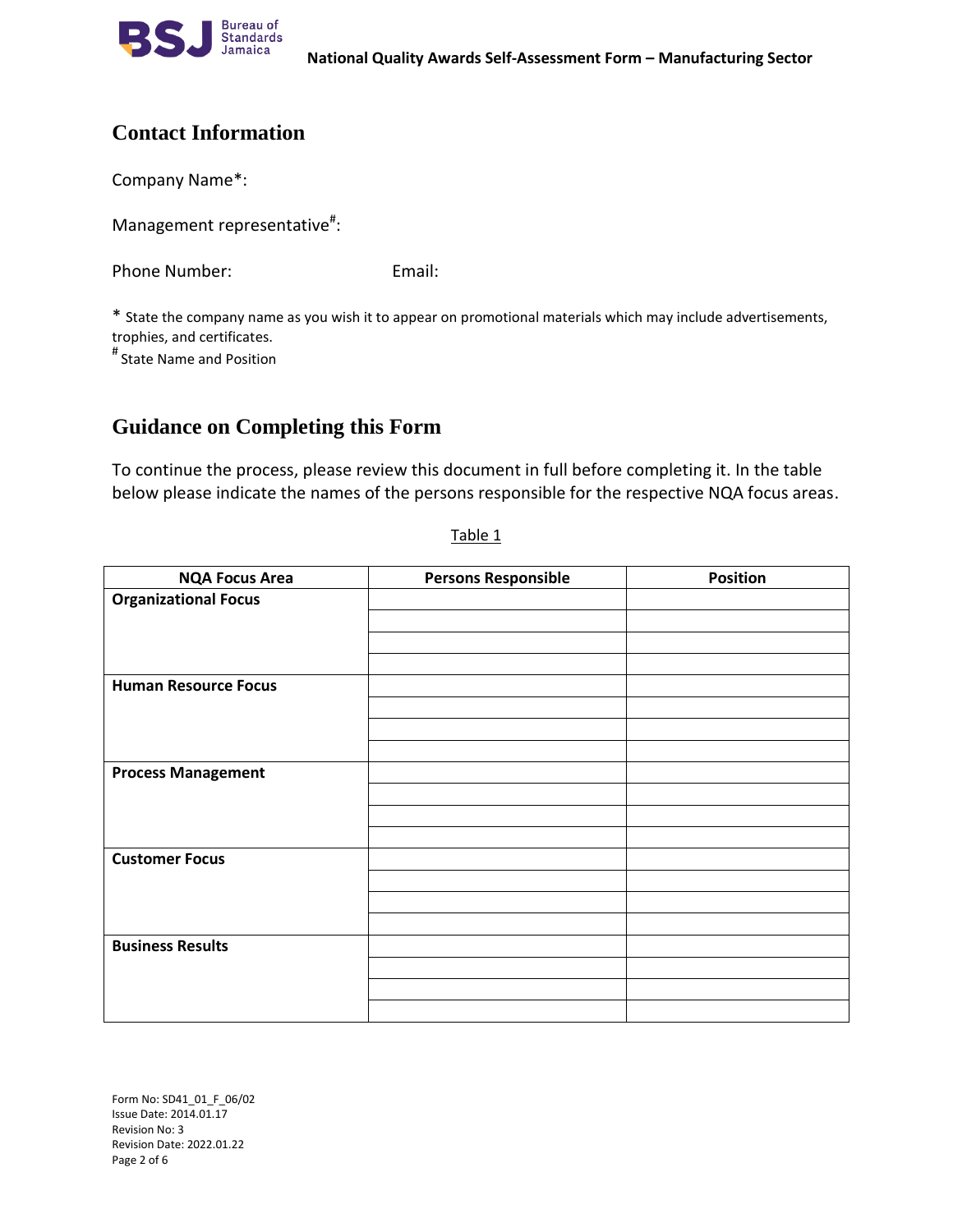

| <b>Focus Areas</b>          | <b>Policy/Procedure</b> |                |                   |                |             |                |  |
|-----------------------------|-------------------------|----------------|-------------------|----------------|-------------|----------------|--|
|                             | <b>Present</b>          |                | <b>Documented</b> |                | Implemented |                |  |
| <b>Manufacturing Sector</b> | Yes                     | N <sub>0</sub> | Yes               | N <sub>0</sub> | Yes         | N <sub>0</sub> |  |

| 1.0   | <b>Organizational Focus</b>                                                                            |  |  |  |
|-------|--------------------------------------------------------------------------------------------------------|--|--|--|
| 1.1   | <b>Corporate Social Responsibility</b>                                                                 |  |  |  |
| 1.1.1 | <b>Ethical Behaviour</b>                                                                               |  |  |  |
| 1.1.2 | Mission, vision and value of the company                                                               |  |  |  |
| 1.1.3 | Active involvement/support for communities                                                             |  |  |  |
| 1.1.4 | Compliance to regulatory standards and statutory<br>requirements                                       |  |  |  |
| 1.2   | Leadership                                                                                             |  |  |  |
| 1.2.1 | Management commitment to quality                                                                       |  |  |  |
| 1.2.2 | Communications of strategies and business plans<br>(Involvement of staff in developing business plans) |  |  |  |
| 1.2.3 | Continual improvement (Feedback on<br>accomplishments/failures)                                        |  |  |  |
| 1.2.4 | Values and direction of senior leaders                                                                 |  |  |  |
| 1.2.5 | Succession planning                                                                                    |  |  |  |
| 1.3   | <b>Environmental Awareness</b>                                                                         |  |  |  |
| 1.3.1 | Waste management                                                                                       |  |  |  |
| 1.3.2 | Conservation of natural resources (energy, paper)                                                      |  |  |  |
| 2.0   | <b>Human Resource Focus</b>                                                                            |  |  |  |
| 2.1   | <b>Work Systems</b>                                                                                    |  |  |  |
| 2.1.1 | Hiring and recruiting procedure and criteria                                                           |  |  |  |
| 2.2   | <b>Employee Development</b>                                                                            |  |  |  |
| 2.2.1 | Employee recognition system                                                                            |  |  |  |
| 2.2.2 | Training Programme (Employee training)                                                                 |  |  |  |
| 2.2.3 | <b>Performance Management Systems</b>                                                                  |  |  |  |
| 2.3   | <b>Employee Well-Being And Satisfaction</b>                                                            |  |  |  |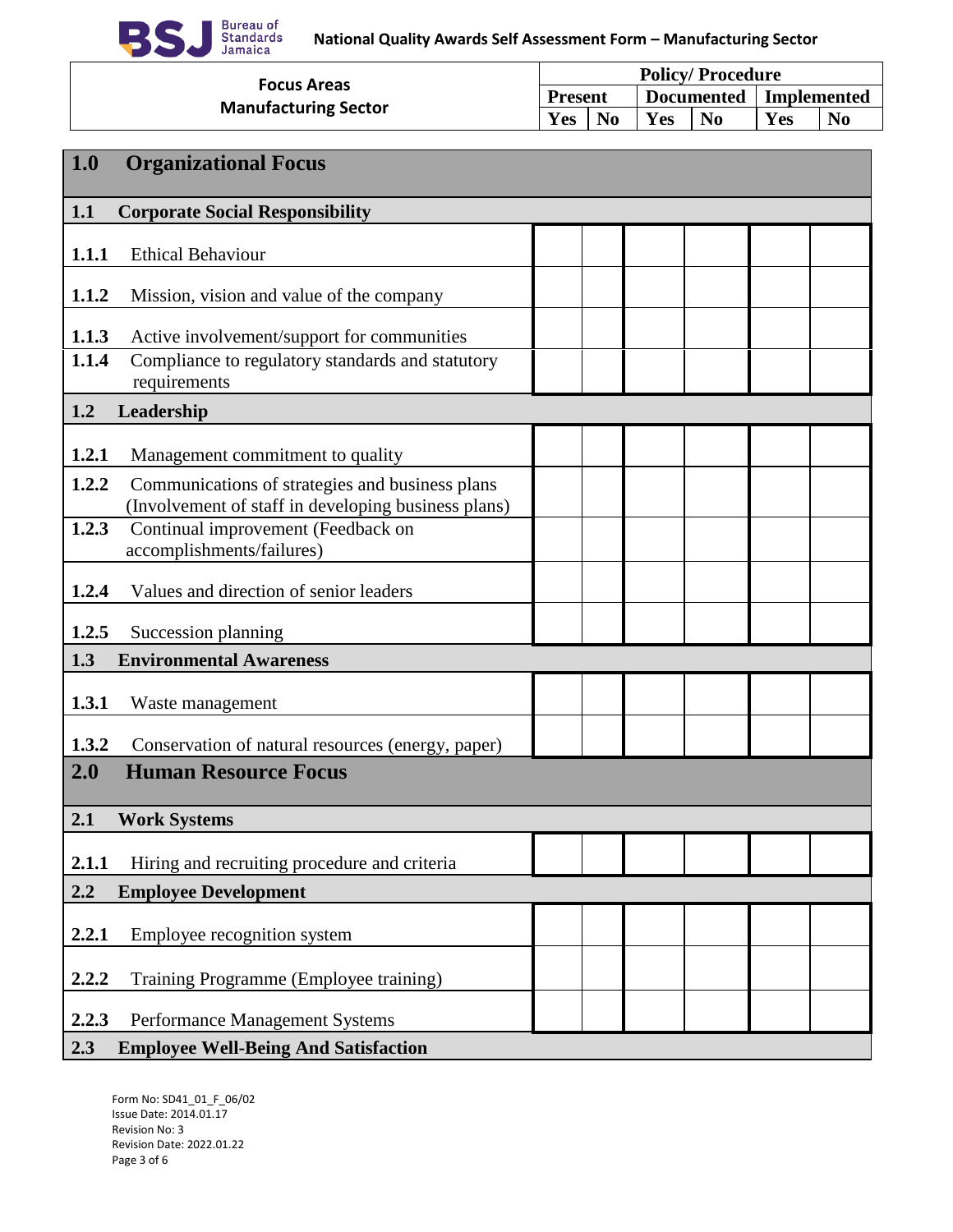

| <b>Focus Areas</b>          | <b>Policy/Procedure</b> |       |     |                |                          |                |
|-----------------------------|-------------------------|-------|-----|----------------|--------------------------|----------------|
|                             | <b>Present</b>          |       |     |                | Documented   Implemented |                |
| <b>Manufacturing Sector</b> | Yes                     | $N$ o | Yes | N <sub>o</sub> | Yes                      | N <sub>0</sub> |

| 2.3.1 | Identification of organizational needs associated<br>with employee, workplace & environmental safety |  |  |  |
|-------|------------------------------------------------------------------------------------------------------|--|--|--|
| 2.3.2 | System/Procedure for the provision of incentives<br>and rewards                                      |  |  |  |
| 2.3.3 | Plan/Procedure for the provision of recreation and<br>cultural activities                            |  |  |  |
| 2.3.4 | Monitoring of turnover rate                                                                          |  |  |  |
| 3.0   | <b>Process Management</b>                                                                            |  |  |  |
| 3.1   | <b>Quality Control</b>                                                                               |  |  |  |
| 3.1.1 | Inspection and tests                                                                                 |  |  |  |
| 3.1.2 | Monitoring                                                                                           |  |  |  |
| 3.1.3 | Identification of critical processes                                                                 |  |  |  |
| 3.1.4 | Internal and external auditing                                                                       |  |  |  |
|       |                                                                                                      |  |  |  |
| 3.2   | Use Of Standards (What standards are applicable, keeping track of changes and updates)               |  |  |  |
| 3.2.1 | International and local standards                                                                    |  |  |  |
| 3.2.2 | Health and safety systems                                                                            |  |  |  |
| 3.3   | <b>Process Flow</b>                                                                                  |  |  |  |
| 3.3.1 | <b>Facility layout</b>                                                                               |  |  |  |
| 3.4   | <b>Documentation (All process control records)</b>                                                   |  |  |  |
| 3.4.1 | Rejected products                                                                                    |  |  |  |
| 3.4.2 | <b>Recall Procedure</b>                                                                              |  |  |  |
| 3.4.3 | <b>Sanitation Procedure</b>                                                                          |  |  |  |
| 3.4.4 | Pest control                                                                                         |  |  |  |
| 3.4.5 | Equipment maintenance                                                                                |  |  |  |

#### **3.5 Good Manufacturing Practices for the following areas (Facility Maintenance):**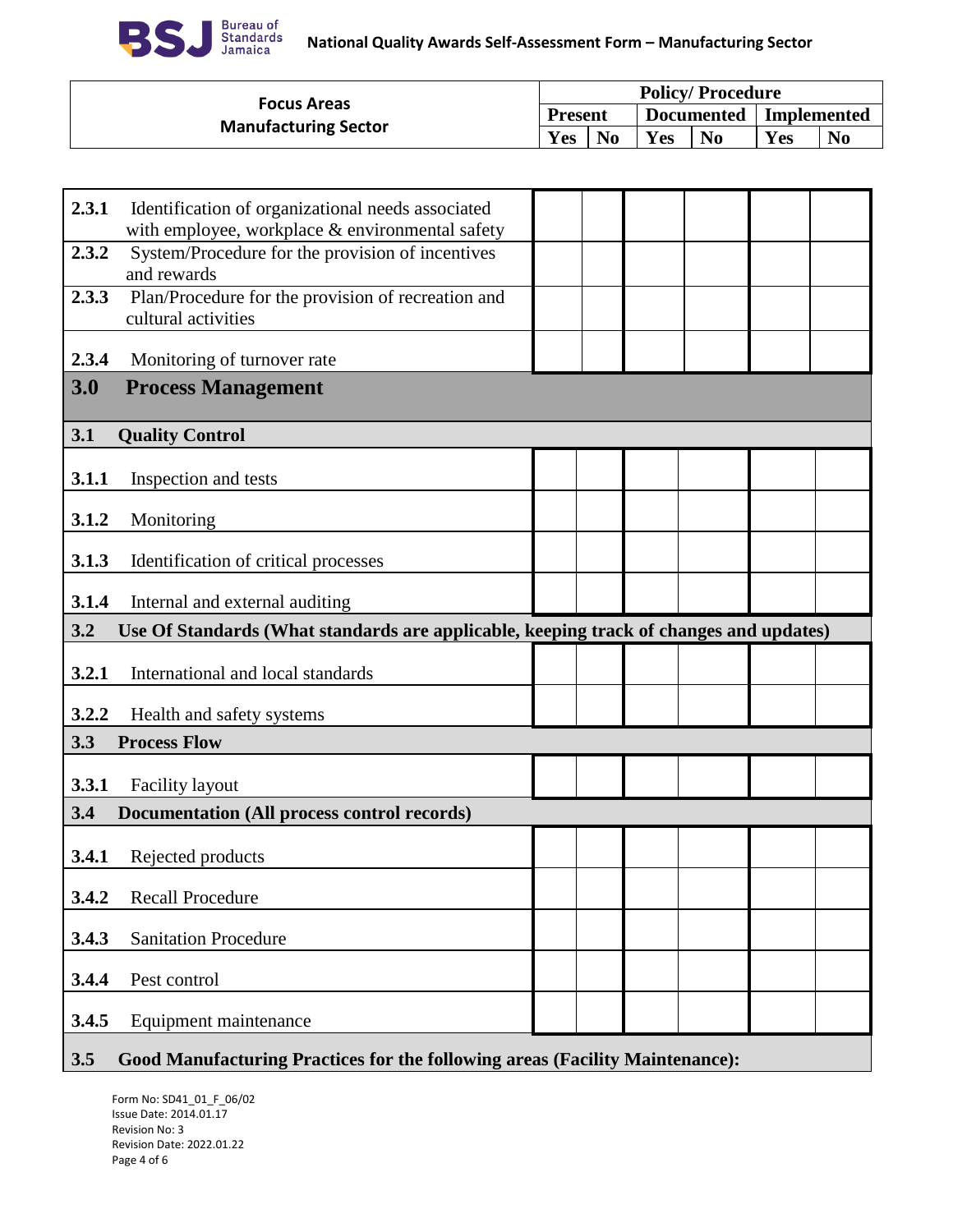

| <b>Focus Areas</b>          | <b>Policy/Procedure</b> |                |     |                |                          |                |  |
|-----------------------------|-------------------------|----------------|-----|----------------|--------------------------|----------------|--|
|                             | <b>Present</b>          |                |     |                | Documented   Implemented |                |  |
| <b>Manufacturing Sector</b> | Yes                     | N <sub>0</sub> | Yes | $\mathbf{N_0}$ | Yes                      | $\mathbf{N_0}$ |  |

| 3.5.1 | Building exterior                                                                     |  |  |  |
|-------|---------------------------------------------------------------------------------------|--|--|--|
| 3.5.2 | Building interior                                                                     |  |  |  |
| 3.6   | <b>Analysis</b>                                                                       |  |  |  |
| 3.6.1 | Analysis of production rate & cycle time (time taken<br>for task completion)          |  |  |  |
| 4.0   | <b>Customer Focus</b>                                                                 |  |  |  |
| 4.1   | <b>Customer Loyalty And Retention Programme</b>                                       |  |  |  |
|       | 4.1.1 Analysis of repeat business                                                     |  |  |  |
|       | 4.1.2 Analysis of Customer satisfaction                                               |  |  |  |
| 4.2   | <b>Complaints Management System</b>                                                   |  |  |  |
| 4.2.1 | System for complaints handling                                                        |  |  |  |
|       |                                                                                       |  |  |  |
| 4.3   | <b>Objective And Reliable Information</b>                                             |  |  |  |
| 4.3.1 | Market surveys/ Focus Groups                                                          |  |  |  |
| 4.3.2 | System for the measurement of product and/or<br>service reliability                   |  |  |  |
| 5.0   | <b>Business Results</b>                                                               |  |  |  |
| 5.1   | Fiscal accountability(Declaration of assets, Percent<br>of independent board members) |  |  |  |
| 5.2   | Market survey analysis                                                                |  |  |  |
| 5.3   | Analysis of organizational efficiency                                                 |  |  |  |
| 5.4   | Cost control analysis                                                                 |  |  |  |